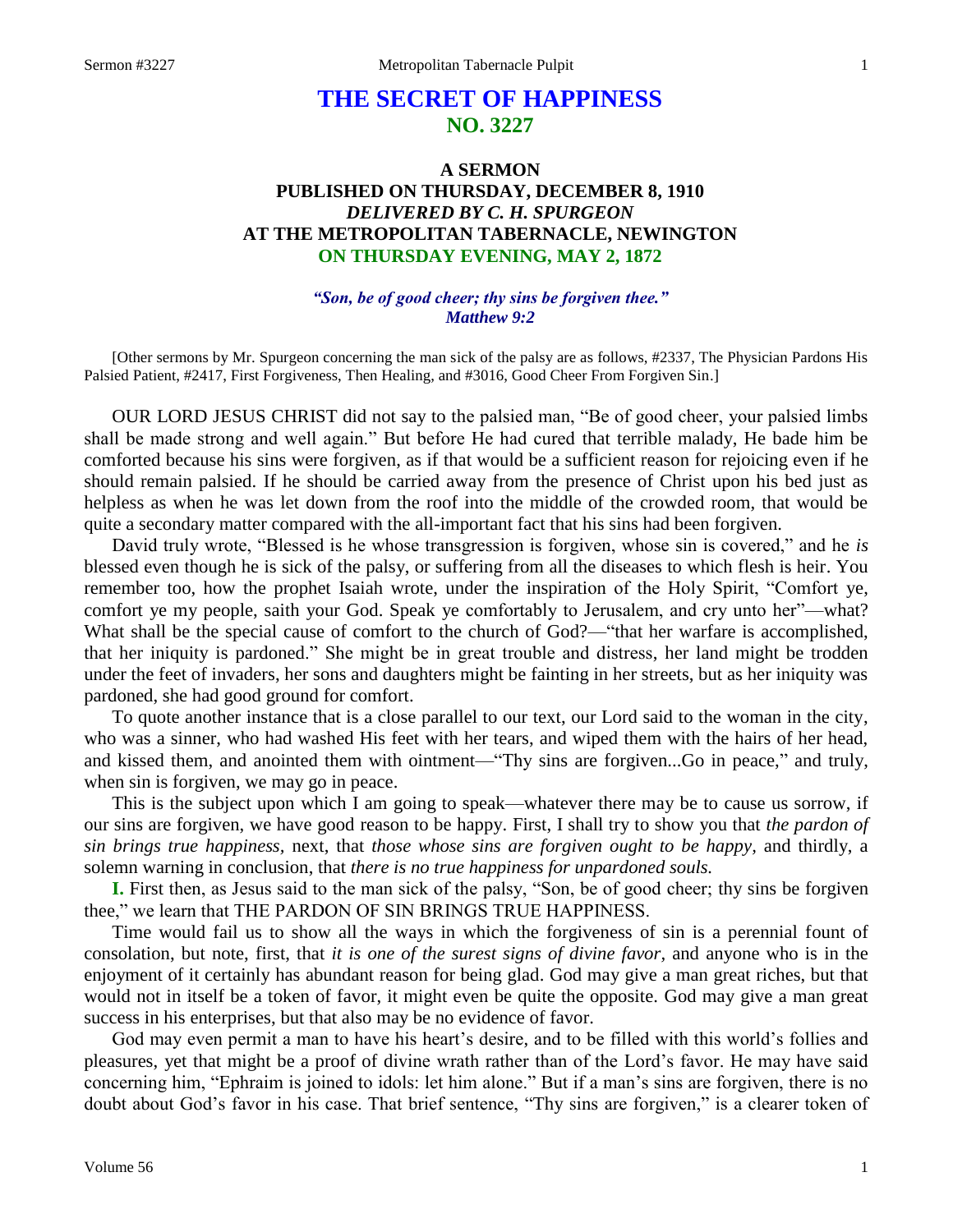the favor of God than vats bursting with new wine or barns packed to the roof with golden grain. If your sins are forgiven you, you have the King's sign-manual to prove that He loves you.

Forgiveness of sin is also *a proof of divine election,* not merely a sign and token of God's present favorable regard, but an evidence of that ancient favor which God had in His heart towards His chosen even from eternity. There are many common mercies that God gives freely to all sorts and conditions of men. "He maketh his sun to rise on the evil and on the good, and sendeth rain on the just and on the unjust."

But the pardon of sin is a special blessing reserved for His own peculiar people, those whose names He wrote in the Lamb's book of life, and whom He gave to His Son in the covenant of His grace, and whom Christ redeemed by His precious blood when He "loved the church, and gave himself for it." These are the people in whom God takes a peculiar delight, and these are they whose sins are forgiven them for Christ's sake.

If you, my brother or sister, are one of these highly-favored ones, then you have good reason to be happy. Think for a minute or two upon *what this pardon is,* and then you will see what cause you have for happiness. Isaiah tells us that JEHOVAH has laid upon Christ the iniquity of all His people, so that this crushing burden has been removed from all of us who are truly His, and surely he who has had such a load taken off his heart and conscience, must be a happy man. In Psalm 85:2, we read, "Thou hast forgiven the iniquity of thy people, thou hast covered all their sin."

If we have believed in Jesus, our sins are covered even from the sight of God by the propitiatory sacrifice of Christ, and they are so concealed from our own eyes that we no longer think of them as condemning us. Can any of us realize that this is our case, and yet remain unhappy? In Isaiah 44:22, we read, "I have blotted out, as a thick cloud, thy transgressions, and, as a cloud, thy sins." You have sometimes seen the clouds dissipated and scattered so completely that not a vestige of them can be seen, that is how our sins are driven away by God, so shall we not be happy?

Sometimes, the pardon of sin is called the casting of sin behind God's back into the depths of the sea, at another time, it is said that "the iniquity of Israel shall be sought for, and there shall be none; and the sins of Judah, and they shall not be found," and then there is that wonderful description of the work of "Messiah the Prince" which Gabriel gave to Daniel, "to finish the transgression, and to make an end of sins." What stronger expression than that could ever be used? If it is Christ's work "to make an end of sins," we may be quite sure that He will do it, and that there will be an end of them for all who believe in Him, therefore let our hearts dance for joy as His gracious Spirit assures us that our sins are as completely annihilated and put away as if they had never been committed.

Observe also that the pardon of sin *completely changes a man's position in relation to God*. Before he was forgiven, he was in the position of a condemned man, the wrath of God was abiding upon him. If his conscience had been awakened and enlightened by the Holy Spirit, he felt that the sword of divine justice was drawn from its sheath, and hanging over his head as by a single hair.

I remember well the time when neither night nor day had I either peace or comfort. I knew that God must be angry with me because of my sin, and that I was "condemned already" because I had not savingly believed on His only begotten Son. But the moment a man's sins are forgiven, his spirit begins to rejoice in God his Savior. Then his days are full of peace, and he can fall asleep at night without fearing death even should the silent messenger come for him ere he wakes. He is no longer the slave of sin and Satan, but a free man in Christ Jesus. He is no longer a rebel, hiding here and there to avoid arrest by the officers of justice, but he is welcomed as the King's own son, and received with loving embraces into his Father's bosom.

Surely there is no greater comfort under heaven than a sense of sin forgiven, and of reconciliation to God by the death of His Son. An earthly courtier, whose whole life at court depends upon his monarch's favor, feels that if his sovereign frowns upon him, his position is imperiled, and all his joy has departed, but when he again basks in the sunshine of his sovereign's smile because his offense has been forgiven, then is his life once more filled with happiness. Even so is it with us, in past days, we were under the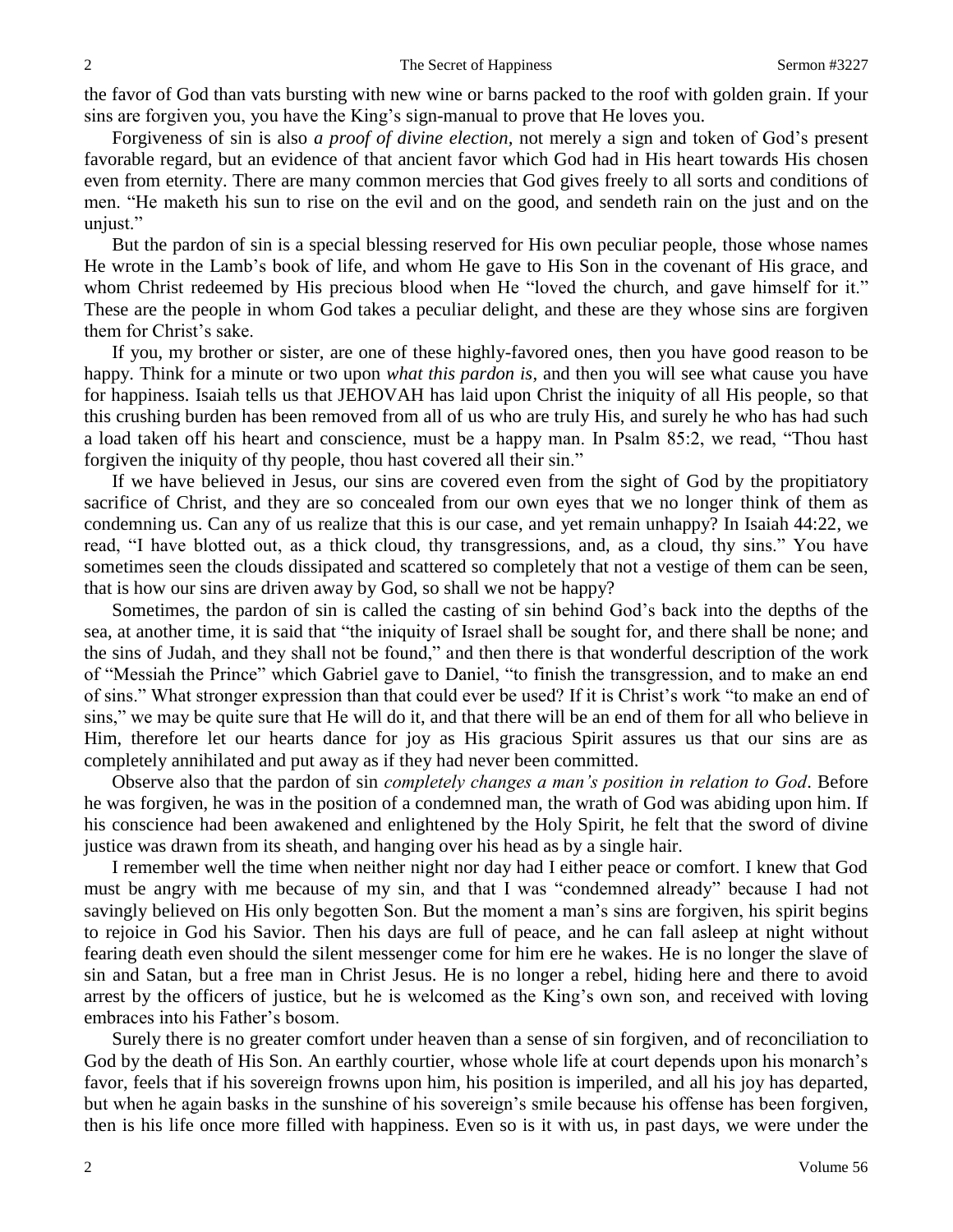#### Sermon #3227 The Secret of Happiness 3

frown of our great Lord and King, and we were in utter misery, and almost in despair, but now that His smile rests upon us, and He has forgiven us all our transgressions, we can sing, yea, and even dance for joy of heart that our sins and iniquities He will remember against us no more forever.

The pardon of sin also *makes a change in all that surrounds the one who is forgiven*. That is a terrible text of Scripture, "I will curse your blessings: yea, I have cursed them already," and many a man has realized in his own life the truth of that divine declaration. The whole world, as far as it is loyal to its great Creator, is against the man who is the enemy of God, even as the stars in their courses fought against Sisera, but to the man who is at peace with God we can say, as Eliphaz said to Job, "Thou shalt be in league with the stones of the field: and the beasts of the field shall be at peace with thee."

Paul was not a whit too positive when he wrote, "We know that all things work together for good to them that love God, to them who are the called according to his purpose." Deliverance from sin seems to the forgiven man to cause such a change in everything around him that the things which he used to regard as curses now appear to him as blessings, just as aforetime his blessings (as he called them), were transmuted into curses.

Blessed is the man who has had his sins forgiven, he is the man who can truly say, "The winter is past, the rain is over and gone; the flowers appear on the earth; the time of the singing of birds is come," and it is to him and others like him that the Lord says, "Ye shall go out with joy, and be led forth with peace: the mountains and the hills shall break forth before you into singing, and all the trees of the field shall clap their hands." The saved man is such a happy man that, like John Bunyan when he was converted, he wanted even the crows in the field to share his joy.

In the pardon of sin too, blessed be God, *there is a reversal of the sentence which had been pronounced upon us as sinners*. As I speak of this great fact, I cannot help remembering the time when I would have cheerfully given my eyes, or anything else that was dear to me, if I might but have been assured that my sins were all forgiven, for the dread of the wrath to come filled my spirit, and I knew not how soon I might be summoned to appear before the bar of God to hear the sentence that my sins had merited.

I felt that I would willingly lie in prison, and have nothing but bread and water for my sustenance if I might only have my sins blotted out, and now that, trusting to the atoning sacrifice of Christ, I know that my sins are all forgiven for His sake, I find my tongue quite inadequate to tell of the joys I have experienced and still feel through knowing that the sentence justly passed upon me has been reversed.

So now, instead of fearing that the messengers of divine justice will arrest me, and drag me off to the eternal prison house, I join in Paul's triumphant challenge to heaven, and earth, and hell, and cry, "Who shall lay anything to the charge of God's elect? It is God that justifieth. Who is he that condemneth? It is Christ that died, yea rather, that is risen again, who is even at the right hand of God, who also maketh intercession for us."

There is no hell for a pardoned sinner. God may chasten him as his loving Father, but He will never condemn as his Judge. No penal wrath can fall upon him, for it is contrary to JEHOVAH'S righteous rule to punish those whom He has absolved. The day of wrath has passed for him, and his portion is now unspeakable joy and bliss which will culminate in indescribable bliss and glory forever and ever.

Sometimes—and it is true in the case we are now considering—when persons, who have been attainted for high treason, have been pardoned by their sovereign, the attainder is removed, and their estates, which had been sequestered, are restored to them, and in like manner, *all that we had lost by our treason against the Most High is restored to us*.

It is true that we find not a literal earthly paradise such as Adam had, but we can walk with God quite as closely as he ever did, and in the person of our Lord and Savior Jesus Christ, we can have closer communion with God than our first father enjoyed in his unfallen state. Our soul has fruits to feed upon such as Adam never tasted, we drink from a fountain whose streams are more precious than the river that watered the garden of Eden, in fact, as we often sing—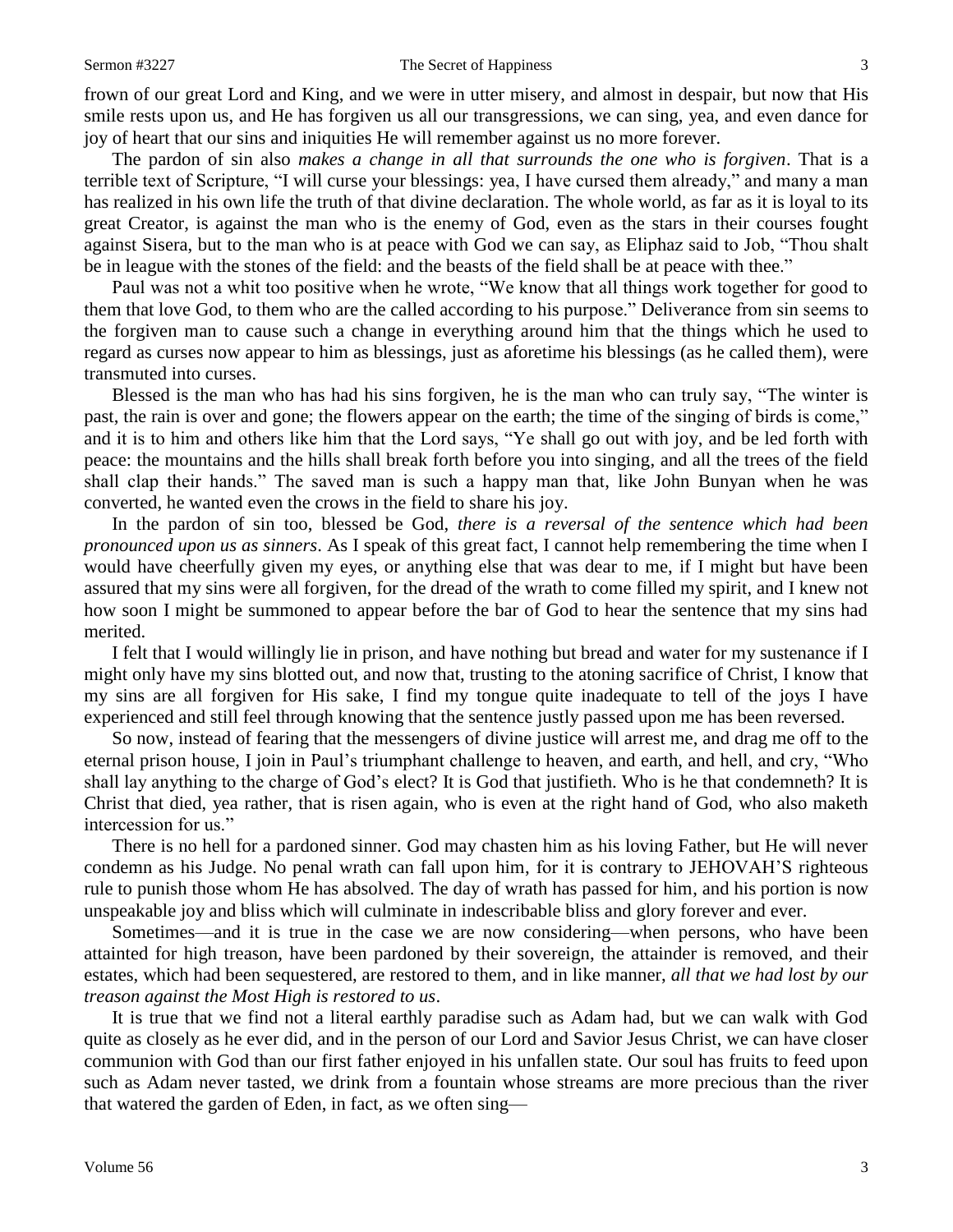#### *"In Christ, the sons of Adam boast, More blessings than their father lost."*

Christ has restored to us all that we lost by sin, and has added new blessings which Adam never had, so that now, as Dr. Watts truly wrote—

> *"All things are ours, the gift of God, The purchase of a Savior's blood; While the good Spirit shows us how To use and to improve them too."*

Or as Paul wrote under the inspiration of the Holy Spirit, "All things are yours; whether...the world, or life, or death, or things present, or things to come; all are yours; and ye are Christ's; and Christ is God's."

I will only mention one other thing that clearly shows that the pardon of sin brings true happiness, it is this. *To many of us, it is the greatest joy we know to be able to do anything that brings glory to God, and extends His kingdom in earth*. But beloved brethren and sisters in Christ, we could not have done this if our sins had remained unforgiven. We should have been incapable of proclaiming the Gospel to others if we had not proved its sweetness ourselves.

I always feel that I can make Paul's language my own and say, "Unto me, who am less than the least of all saints, is this *grace* given, that I should preach among the Gentiles the unsearchable riches of Christ." Many of you, my brothers, can say the same, others of you can apply the spirit of the apostle's words to your Sunday school teaching, your house to house visitation, your tract distribution, or any other form of service by which you seek to win souls for Christ, and so to bring glory to God. It is most blessed work in which you are engaged, but you could never rightly have engaged in it if you had not yourself first enjoyed the blessedness of the man "whose transgression is forgiven, whose sin is covered."

What is there of covenant blessing, what is there of experiential godliness, what is there of fellowship with God, what is there of foretaste of the bliss eternal that we could have known if, first of all, the Lord had not forgiven us all our iniquities? This, which is in itself a choice blessing, includes many other choice blessings, and therefore it should make all those who possess it supremely happy.

**II.** The second part of my sermon is an application of the first part, what I have been saying to you is true, therefore carry it out, which means that THOSE WHOSE SINS ARE FORGIVEN OUGHT TO BE HAPPY.

First of all, *is it not most becoming that they should be happy?* Remember our Savior's parable of the prodigal son, he comes home in rags, but he is lovingly welcomed by his father's warm embrace and fond kisses, his rags are taken off, and the best robe is put in their place, the fatted calf is killed, and there is general rejoicing throughout the house. Now imagine, if you can, this newly-received prodigal sitting down and weeping amid the joy of all around him.

I can conceive that his tears flowed copiously enough at first, when he found himself so graciously forgiven, and was made to feel that he was at home once more, yet surely, even those must have been mainly tears of joy though some bitter drops of grief for the past wasted years must have been mingled with them. I think, that day he could not have even a headache, for the joy of his heart must have driven away all his aches and pains, and if, before, he had been footsore and weary with his long journey from the far country, the exhilaration and delight of such a homecoming must have revived and refreshed him.

When "they began to be merry," surely there was not one there who was happier than he was, and beloved brethren and sisters in Christ, we are in the same position as he was, so, now that God has pardoned us, shall we sit as mourners at the great Gospel feast to which we have been so lovingly welcomed? Angels are rejoicing over us, shall we be moaning and groaning, sighing and crying,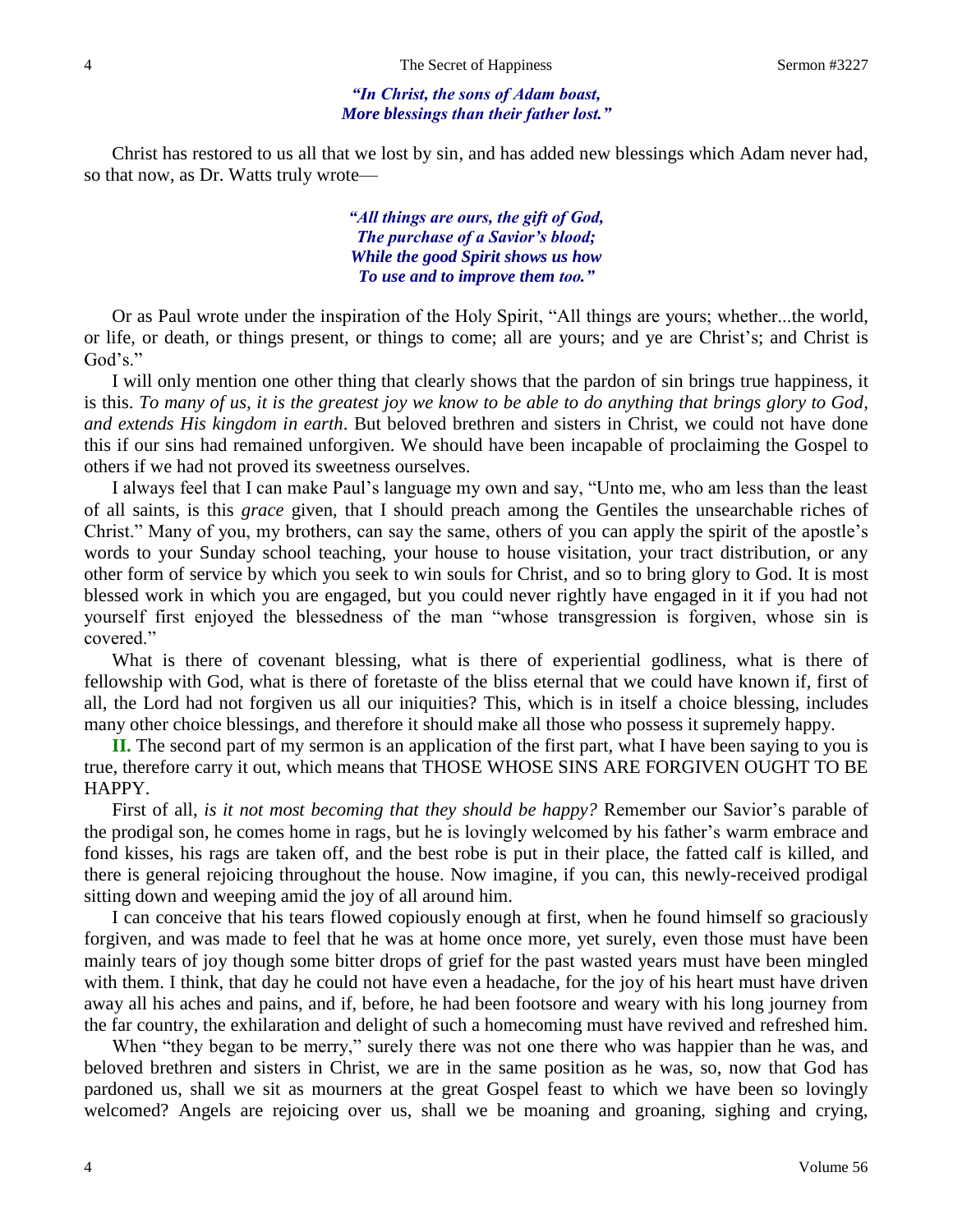"Oh, but I am so poor!" says one. I am sorry it is so with you, my dear friend, but shall a sense of your poverty have more power over your mind than a sense of God's forgiving love? "Ah, but I have a sick one at home!" sighs another. I admire your sympathetic feeling, but shall that be permitted to outweigh your feeling of gratitude to God for saving your soul from everlasting destruction?

Is there anything in the world that is worthy to be compared with the incalculable mercy of sin forgiven? What if I am poor? Yet I am forgiven. What if I am sickly? Yet I am forgiven. What if I shall soon die? Yet I am forgiven. Our sin being forgiven, the very sting of death is drawn, and therefore we can sing, "Thanks be to God, which gives us the victory through our Lord Jesus Christ."

Then next, *have we not the very best reason for rejoicing?* John Bunyan rightly says that any man who wears the flower called "heart's ease" in his bosom is a happy man, but where does that flower grow except in the garden of forgiveness of sin? The heart is heavy when sin is resting upon it, but it is light and joyous when sin is removed. I would bear any affliction rather than be burdened with a guilty conscience, would not you, my brother or sister? As long as conscience is clear and cleansed, other matters are of small account, and we need not fear even the devil himself.

The principal element in true happiness is a heart at peace with God, and a pardoned sinner has that, then ought he not to show it in his very face? Ought not his whole mien and manner to be blessedly joyous because he is at peace with God?

The Lord Himself says that such a man is blessed, and can His verdict be set at nought? Shall He say that you are blessed because He has forgiven your transgression, and covered your sin, and will you bow your head as if you were a bulrush, and that He had forgotten you? When God's declaration is that those who are forgiven are blessed, and when He bids them be glad in Him, and even shout for joy, it must be right for them to do as He commands, and it would be wrong for them not to do so.

O ye pardoned ones, pray the Lord to enable you to shake off the gloom that now enshrouds you, and to give unto you "beauty for ashes, the oil of joy for mourning, the garment of praise for the spirit of heaviness"!

Ought we not to cultivate this blessed flower of true Scriptural happiness far more than we do? I find myself frequently depressed in spirit—perhaps more so than any other person here, and I find no better cure for that depression than to trust in the Lord with all my heart, and seek to realize afresh the power of the peace-speaking blood of Jesus, and His infinite love in dying upon the cross to put away all my transgressions. As I gaze upon the incarnate God there made sin for me that I might be made the righteousness of God in Him, streams of comfort flow into my soul from His many wounds. I could sit at Calvary and weep, but I could not sit there without singing.

It is strange, yet is it true that in the hour of our greatest grief, we find comfort soonest in the place where grief reached its climax. Calvary was the very summit of sorrow for our dear Lord and Savior, yet it is the death of sorrow to His people, and the cross, which caused Him unspeakable agony, brings consolation and joy to all who put their trust in Him.

If we meditated more upon what Christ did to procure peace and pardon for us, we would more fully rejoice over the redemption that He bought for us when He gave "His life a ransom for many," and if we more clearly realized what the pardon of sin really means, and how many other precious blessings are bound up in the same bundle with it, if we continually sought to live as pardoned men and women ought to live, we would find that nine out of ten of the things that depress us would be driven away, like clouds before a Biscay gale.

And mark, beloved, that *this source of joy will always abide with us.* "Son, be of good cheer; thy sins be forgiven thee," is a message that always gives comfort and joy. While we are young, perhaps we are foolish enough to look elsewhere for happiness, but when we grow old, and cares and sorrows increase, happy indeed are we if we have the happiness that comes from pardoned sin. If we are rich, we are apt to look to our wealth for consolation, but when we are brought down to penury, what a source of happiness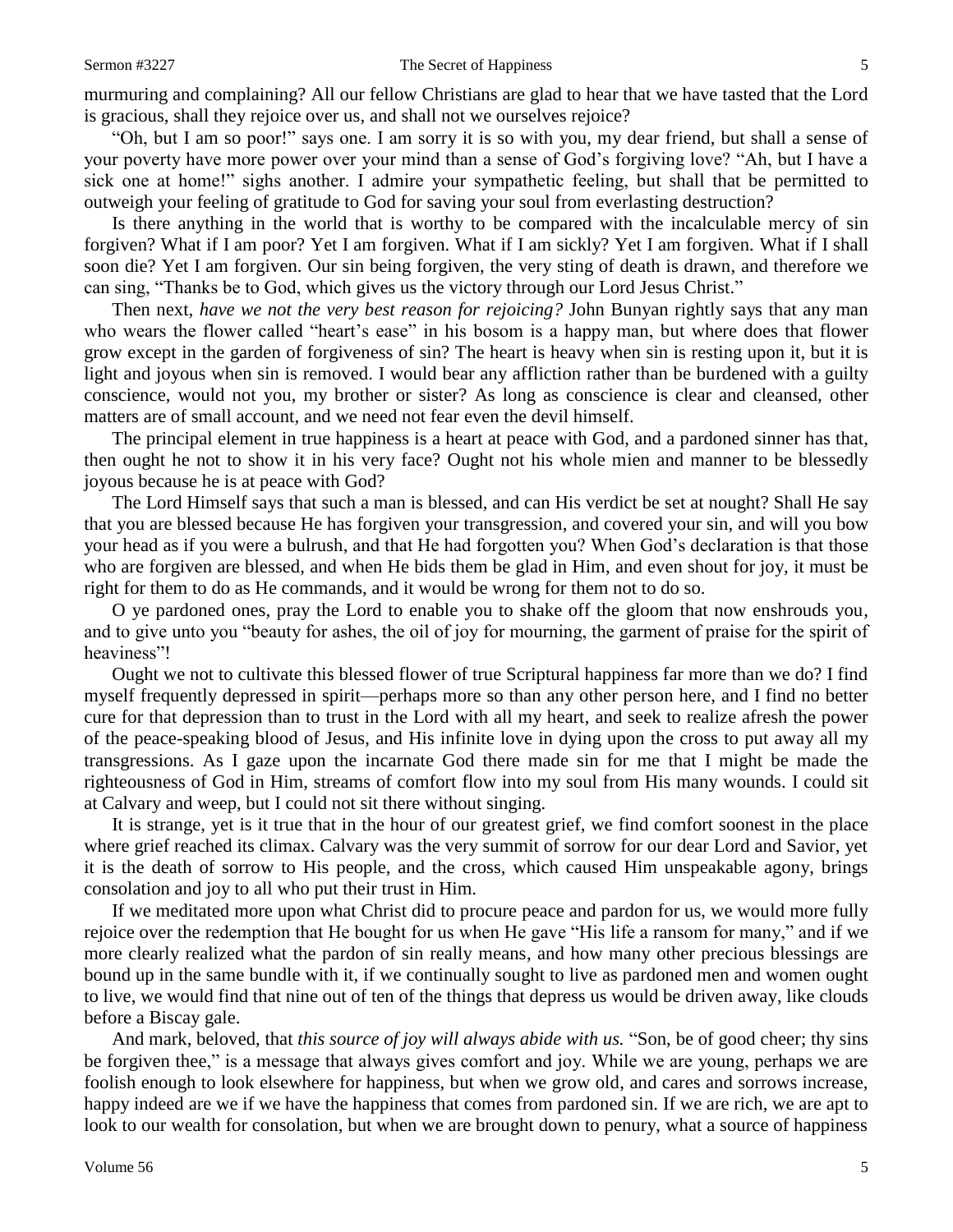it is to us if our sins are forgiven for Christ's sake! The believer's sins are pardoned when he is most joyous on the top of Tabor, but they are equally pardoned when he is in Doubting Castle in the clutches of that grim old tyrant, Giant Despair. He who has once looked by faith to Jesus Christ and Him crucified is pardoned anywhere, and pardoned everywhere, pardoned at all times, and pardoned under all circumstances.

The comforts that spring out of growth in grace are variable, but the comfort which arises from the forgiveness of sin is ever full, and rich, and true. If we are forgiven, we ought to be glad and rejoice all our days, and we should be specially joyful whenever the time comes for us to die. We need have no fear about departing out of this world, for we are not going into the presence of an angry God, but to meet Him who has forgiven all our sins. We shall gather up our feet in the bed, as some dear ones who were with us lately did when it was time for them to go, and we shall defy the last enemy, and bravely pass through his dominions, not fearing arrest there because we have received that plenary absolution which is a passport even through the realm of death.

If we enjoyed this happiness as we ought, I really do not know what there is that would distress us, because the joy of being forgiven would override and overtop any sorrow that could come upon us in any conceivable circumstances. Our sin being pardoned, there is no cause for our heart to be troubled, the greatest grief is gone, the master-sorrow is removed.

Dear children of God, let me press upon you and upon myself also the duty of maintaining a sacred cheerfulness of spirit. Let not the men of the world be truthfully able to say of us that we are a sad and mournful lot of people. If any people under heaven have a right to be happy, *we* have. When all the joys of this life grow dim, ours begin to burn more brightly.

I can understand a man in business, who only lives to make money, being crushed when he becomes a bankrupt, but I cannot understand your being like that, my dear brother, if you live to glorify God in your business and in everything else. I can comprehend a worldly man saying, "I have nothing left on earth now that my darling is dead," but I cannot comprehend your saying it, my brother or sister, for your sins are forgiven, and now, however God may deal with you, His strokes are gentle and tender, not at all like those that you deserved to have when you were unrepentant and unforgiven. Let all of us who believe in Jesus not only ask that His joy may remain in us, but also that our joy may be full.

I wish we could all be so calm, so confident in God, so joyous under all circumstances that all around us would be compelled to ask, "What is the secret of these peoples' happiness? They have no immunity from trouble, they have as much to vex and annoy them as we have, what is it that makes them even glory in tribulation?" I wish they might often be obligated to ask that question, so that we could give this answer, "Those whose sins are forgiven ought always to be happy, and that is the secret of our continual joy."

**III.** Now we must close with the sorrowful reflection that FOR THE UNFORGIVEN, THERE IS NO TRUE HAPPINESS.

An unconverted man may have what he calls joy, but it is the joy of madness. If he were rational and thoughtful, and saw things as they really are, he could not have any real joy as long as he remained unpardoned. Suppose, sinner, you are in trouble, these are only the first drops before the great storm of divine wrath that awaits you, and that sickness of yours, that bereavement, that poverty—these are only the beginning of that awful hurricane that will break upon your devoted head. I cannot say to you, "Be of good cheer in your trouble," for there is worse trouble to come to you. "Many sorrows shall be to the wicked."

Perhaps you tell me that you are not in trouble, on the contrary, you are prospering exceedingly, everything you touch seems to turn to gold. You invite me to pay you a visit, and are proud to show me over your princely mansion, your spacious grounds, and your lovely gardens, but my principal thought is, "How will you like to leave all this?" As I see how anxious you are to add field to field, and farm to farm, I cannot help remembering what God said to a man who seemed to have been very much like you,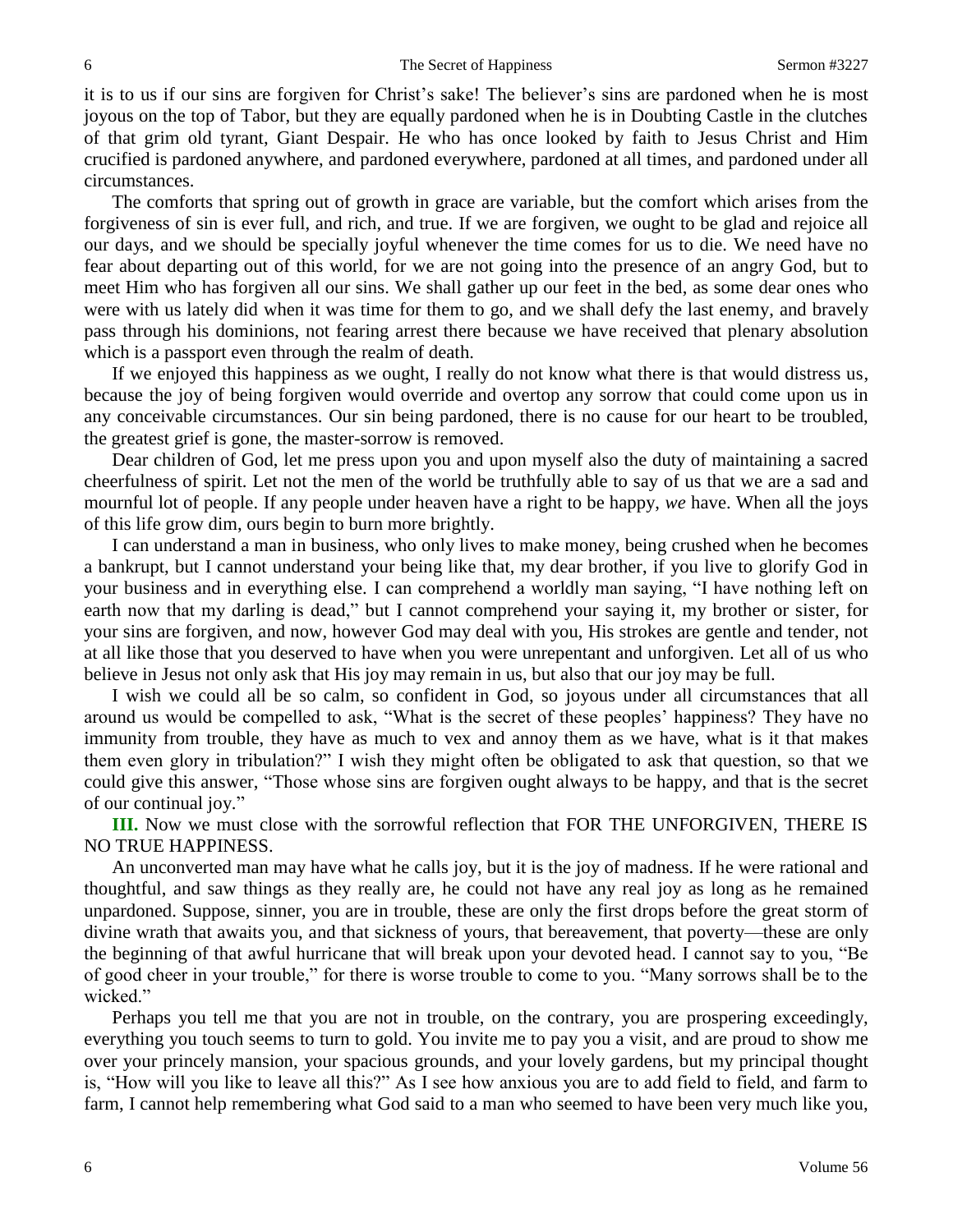"Thou fool, this night thy soul shall be required of thee; then whose shall these things be, which thou hast provided?"

What a terrible change it must have been for the "rich man, who was clothed in purple and fine linen, and fared sumptuously every day," when "in hell he lift up his eyes, being in torments, and seeth Abraham afar off, and Lazarus in his bosom, and cried and said, Father Abraham, have mercy upon me, and send Lazarus, that he may dip the tip of his finger in water, and cool my tongue, for I am tormented in this flame," and what a terrible change it would be for you, my friend, to go from all your riches into hell! Yet I do not know whether it makes much difference to you if you are rich or if you are poor so long as you are unforgiven.

Possibly your heart is hardened, and you mean to brazen it out before God, and like Belshazzar, you would even send for the sacred vessels out of the temple, and mingle blasphemy with your Bacchanalian festivities. Then I would remind you of the mysterious handwriting upon the wall, "TEKEL; Thou art weighed in the balances, and art found wanting." You may be very bold just now, but ere long, you will be made to crouch in terror before God when He lifts up His rod to smite you. Whether you are hardened or not, whatever your condition may be, I see no road to happiness for you so long as you are unpardoned.

There is nothing in life or in death, in time or in eternity, that can comfort a man whose sins are not forgiven, and there is nothing that you can ever do which will give you true comfort while you remain an unforgiven sinner. You may give up certain sins, and make some sort of reformation, but as long as all your old sins continue unpardoned, you will not have even started on the right road.

No, there is no hope for you until you fall prostrate before the throne of God, confessing your guilt, and beseeching His mercy. *Do it now*. Now, while He sits upon the throne of grace, and stretches out to you the silver scepter of His mercy, come and bow at His feet and cry, "O Lord, for thy dear Son's sake, blot out all my iniquities!" and He will do it and *do it now*. If you will trust in the Lord Jesus Christ now, you shall go out of this house perfectly forgiven, and in your soul you shall know that you are forgiven, for the Spirit of God shall bear witness with your spirit that it is so.

Come then to the fountain filled with precious blood, for there your sins can be all washed away. "Believe on the Lord Jesus Christ, and thou shalt be saved," and He will say to you, as He said to the man sick of the palsy, "Be of good cheer; thy sins be forgiven thee." God grant that it may be so with many here, for Jesus sake! Amen.

### **EXPOSITION BY C. H. SPURGEON**

### *PSALM 62*

[The exposition belonging to the above sermon is too long for the space available so it has been transferred to sermon #3228, "Oh, How He Loves!]

#### **Verse 1.** *Truly my soul waiteth upon God: from him cometh my salvation.*

Waiting upon God, if not true and sincere, is only a mockery, it is also an insult to the Lord, and so far from bringing us a blessing, it would only bring us a curse.

The Hebrew has it, "Truly my soul is silent before God," for faith asks no questions, raises no objections, starts no difficulties, but is content to wait quietly God's time, believing that all will be well. David meant, "My soul in silence waits only upon God: from him cometh my salvation, and from no other quarter—not from the Assyrians, nor from the Egyptians, nor from my own might or wisdom, but from God alone."

I hope that we have not only come up to this service in our bodies, but that we have brought our souls also to wait upon God. It is unutterably sad when we go to a place of worship, and leave our souls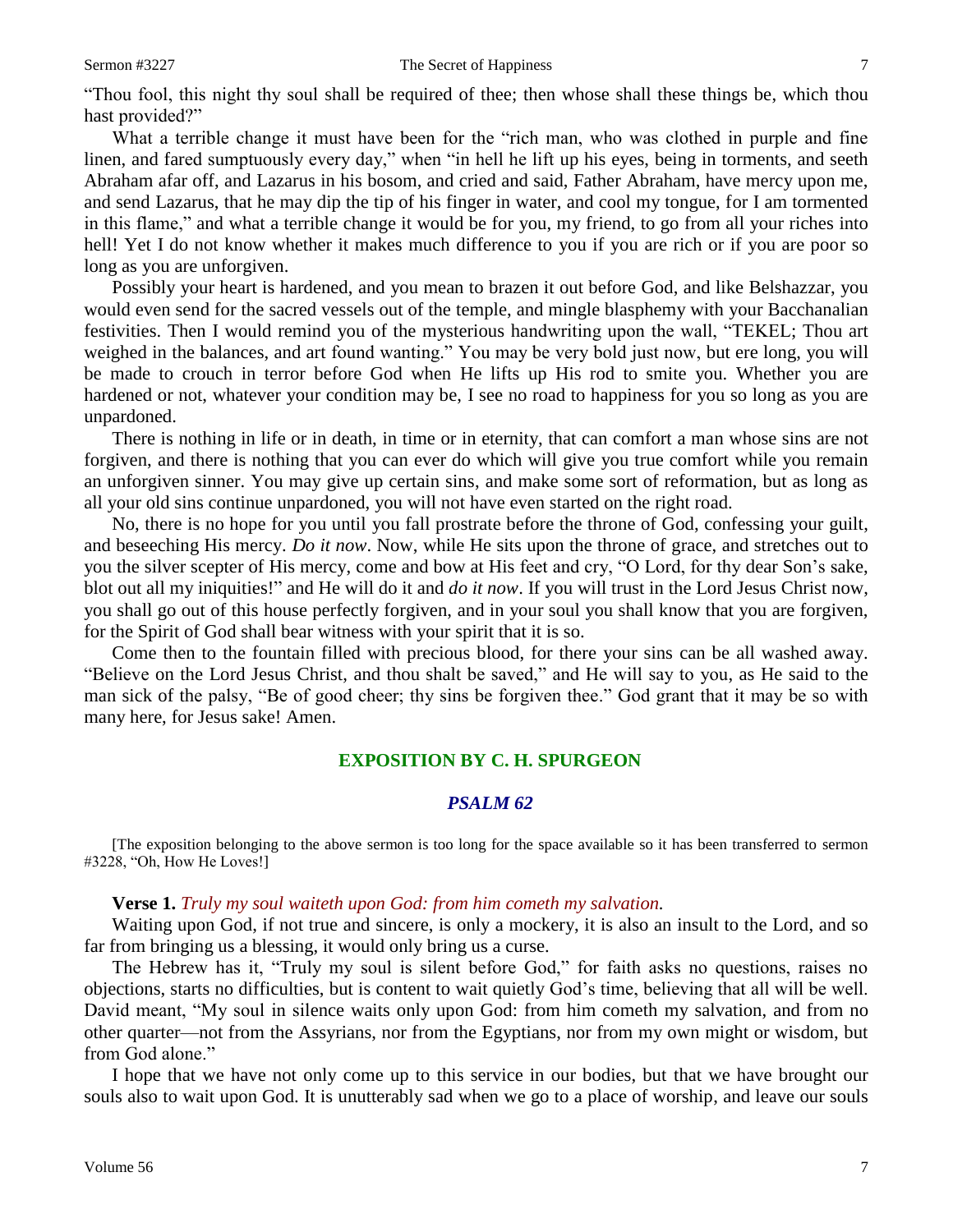somewhere else. Soul-worship is the very soul of worship, but worship without the whole heart and soul is soulless and dead.

**2.** *He only is my rock and my salvation;* [See sermon #80, God Alone the Salvation of His People] *he is my defense; I shall not be greatly moved*.

He may be moved as an old oak is moved in a storm, its branches are shaken, but its trunk stands fast, and its roots get all the firmer grip upon the soil. He may be moved like a ship which is tossed, but which still does not drag its anchor, so he can truly say, "I shall not be greatly moved."

**3.** *How long will ye imagine mischief against a man? ye shall be slain all of you: as a bowing wall shall ye be, and as a tottering fence*.

David's enemies were very many, yet see how he speaks of their enmity, "How long will ye imagine mischief?" He speaks as if it were nothing but imagination, that would never come to anything more, and blessed be God, they who think of destroying God's people do but imagine what will never come to pass. Their dreams and imaginings shall never become facts. Saul and his sons, and his servants were slain upon Mount Gilboa, and the prince of darkness and all his hosts must fall before the arrows of our conquering King.

"As a bowing wall shall ye be." You have, perhaps, sometimes seen a wall which has a mass of earth pressing upon it on the other side, and therefore it bows out through the excessive weight and through its own weakness. So have you seen a fence which totters, and is ready to fall. The wood has grown rotten, the nails have dropped out, and the old posts have perished in the ground. These are true pictures of the enemies of God's people. They are bowing walls—a child may push them over, they are tottering fences—at the blast of God's breath in His wrath, they shall be blown to the ground at once.

**4.** *They only consult to cast him down from his excellency: they delight in lies: they bless with their mouth, but they curse inwardly.*

This has been the typical character of the enemies of God's people in all generations—oily words on their tongues, but sharp daggers in their hearts, if they would speak as they feel, then they would be easily recognized, but they do not, and therefore are they like wolves in sheep's clothing. The Lord deliver us from all such enemies! Blessed be His name, if we truly wait upon Him, we shall be delivered from them all in due time.

**5-6.** *My soul, wait thou only upon God;* [See sermon #144, Waiting Only Upon God] *for my expectation is from him. He only is my rock and my salvation: he is my defense; I shall not be moved.* 

Some people only pray if they are in a good frame of mind, but we ought to pray to get ourselves into a good frame. That is what David did. You notice that he improves as he goes on. In the second verse, he says, "I shall not be greatly moved," but now, in this sixth verse, he says, "I shall not be moved." His faith grows as he prays, and as he praises, and we also ought not only to pray when we feel most in the spirit of prayer, and to sing when our hearts are merry, but sometimes, like David, we may strengthen our faith while we pray, and we may sing our griefs away till the spirit of praise shall fill our souls.

# **7-8.** *In God is my salvation and my glory: the rock of my strength, and my refuge, is in God. Trust in him at all times;*

Say, with Job, "Though he slay me, yet will I trust in him." "Trust in him at all times," even when He seems to be angry, and hides His face from you. "Trust in him at all times," even in the stormy and dark day. It is among the many excellences of faith that it can see in the dark, that it can walk abroad in foul weather, that it can ride at anchor in a storm, and that, when lions are in the way, it makes nothing of them. Well, then, troubled Christian, trust in Him now, at this present time, leave your cares, and sorrows, and afflictions in this house of prayer, and go away with a song in your heart, if not in your mouth. "Trust in him at all times;"—

### **8.** *Ye people, pour out your heart before him:*

The prophet Jeremiah bade the people pour out their heart "like water before the face of the Lord" not like oil, some of which clings to the glass, but like water, which runs away to the last drop. So,